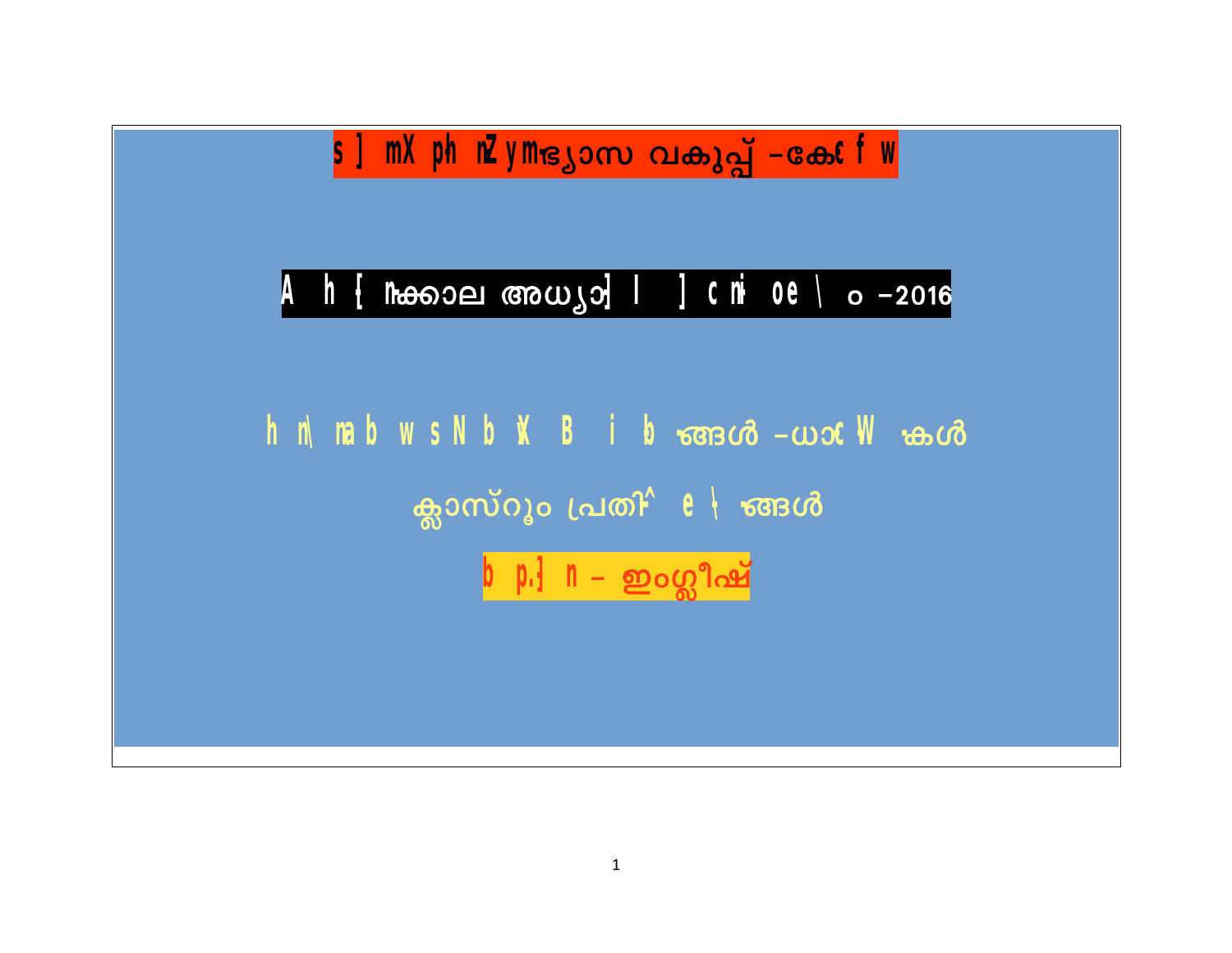## **UP ENGLISH - 2016-17.**

## **ISM MANAGEMENT AND VACATION TRAINING HIGHLIGHTS.**

| Concepts<br>/Ideas/Agreements<br>arrived in the Vacation<br>training programme                                        | <b>Expected Changes/ Reflections</b>                                                                                                                                                                                                                                                                                                                                                                                                                                                                                                                                                                                                                                                                                                        |
|-----------------------------------------------------------------------------------------------------------------------|---------------------------------------------------------------------------------------------------------------------------------------------------------------------------------------------------------------------------------------------------------------------------------------------------------------------------------------------------------------------------------------------------------------------------------------------------------------------------------------------------------------------------------------------------------------------------------------------------------------------------------------------------------------------------------------------------------------------------------------------|
| Learning English becomes<br>interesting, easier and<br>natural in an English rich<br>class and school<br>environment. | There is an abundance of books, reading materials and other<br>$\bullet$<br>publications connected with the theme and plot of the unit/lesson.<br>There are teacher-made and student made learning materials,<br>worksheets, reading materials, posters etc. presented in the class.<br>While working in groups, the students try to interact in English<br>connected with the task given by the teacher.<br>Teacher modulates (pace, pause, vocabulary) her instructions,<br>commands, requests and interactions in English in tune with language<br>proficiency of students.<br>Teacher encourages peer interaction and student-student<br>interactions in English.<br>The day celebrations (connected with the authors of lessons in the |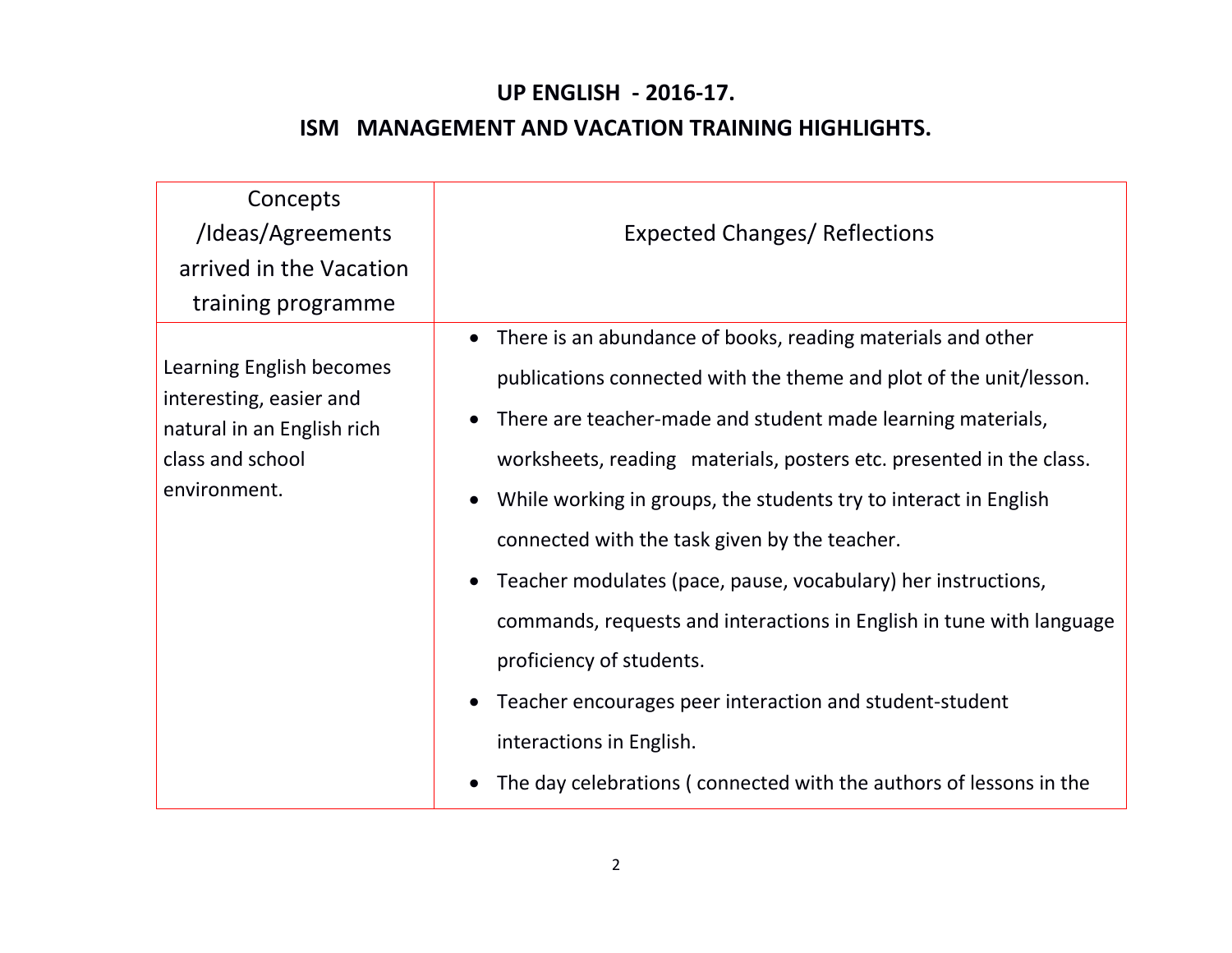TBs, important /prominent writers, events etc.) are connected with students' activities in the classroom like presenting a book, introducing a person, thought of the day, News, debates, seminars etc. during normal class time or as a part of club activity.

- There are evidences of school notice board, posters of celebrations, instructions etc. written and exhibited in prominent places at school.
- English club and Assembly activities, and library activities are planned in detail in the school calendar.
- Selected activities and presentations from English club activities, theatre, class room etc. are displayed in the assembly/CPTA/other functions and their evidences can be seen in the calendar.
- Variety of Language games (vocabulary, sentence completion, prediction etc.) are employed in the class and students are appreciated.
- English News paper is available in the school and it is made use in Class.
- Students talk to parents in English about what they like /dislike in the class room activities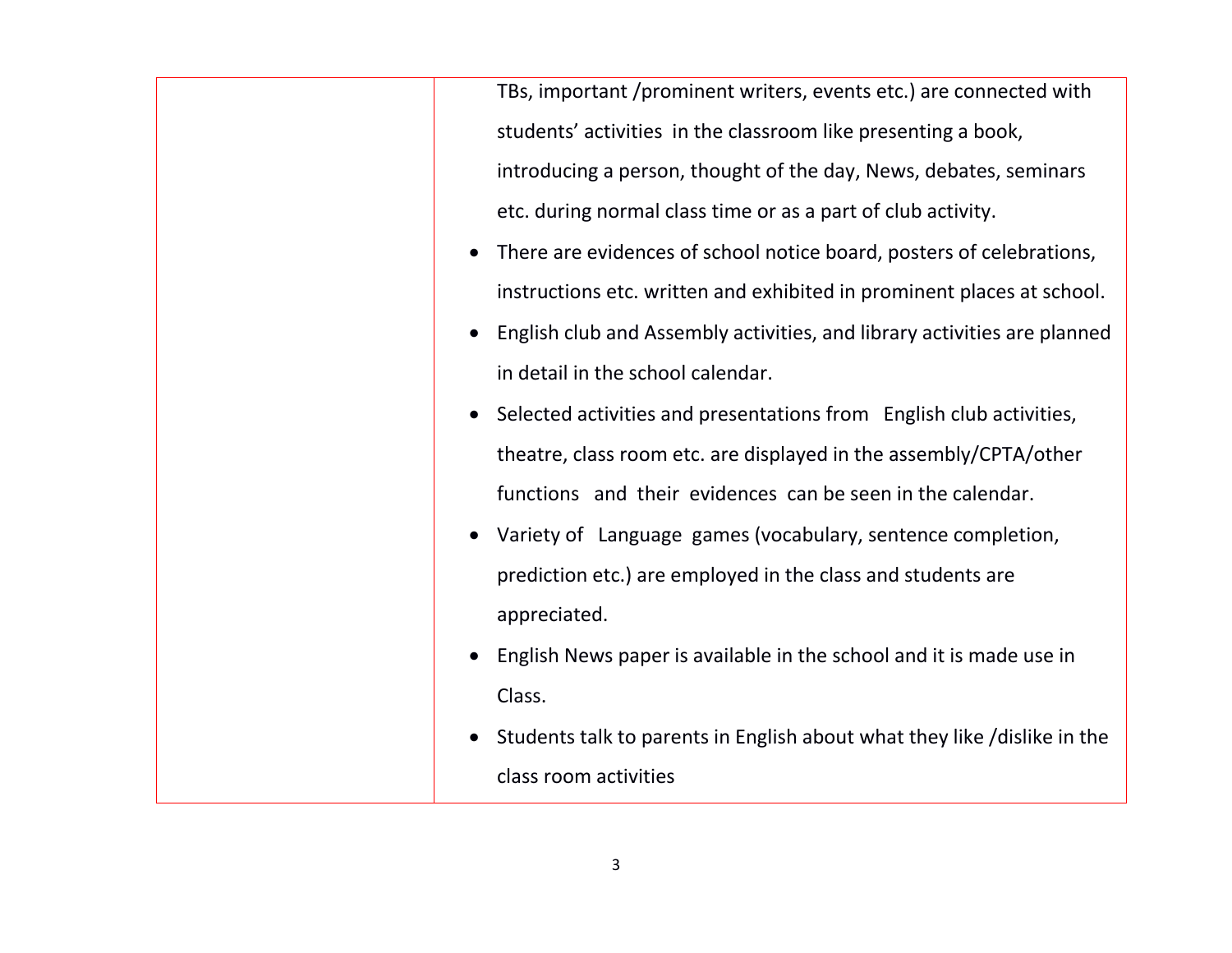|                                                                                                                                                                                                                                                                     | Students listen to programmes/news in English periodically (at least<br>$\bullet$<br>once in week) and they present in the newspaper as a report                                                                                                                                                                                                                                                                                                                                                                                                                                                                                                                                                                                                                                                                                |
|---------------------------------------------------------------------------------------------------------------------------------------------------------------------------------------------------------------------------------------------------------------------|---------------------------------------------------------------------------------------------------------------------------------------------------------------------------------------------------------------------------------------------------------------------------------------------------------------------------------------------------------------------------------------------------------------------------------------------------------------------------------------------------------------------------------------------------------------------------------------------------------------------------------------------------------------------------------------------------------------------------------------------------------------------------------------------------------------------------------|
| Students get regular<br>feedback about their<br>capacities in English-their<br>strengths and their<br>weaknesses in English<br>through oral and written<br>instructions, annotations and<br>sample answers/discourses<br>and improve their language<br>proficiency. | Teacher examines learner products such as entries in the note book,<br>assignments sheets etc. on regular basis.<br>Teacher collects and categorizes evidences of students' learning connected<br>with each unit of each student.<br>Students get to know what they are able to do in terms of targeted Learning<br>outcomes and what challenges they face.<br>Students get various opportunities/resources to improving their learning as<br>reflected in the learning evidence through teacher version, peer<br>assessment, familiarization of authentic materials and suggestions.<br>Use of editing for refining students' learning.<br>Teacher encourages peer assessment and gives feed back to the learner<br>Learning evidences connected with major learning outcomes are collected<br>and displayed in the class room |
|                                                                                                                                                                                                                                                                     |                                                                                                                                                                                                                                                                                                                                                                                                                                                                                                                                                                                                                                                                                                                                                                                                                                 |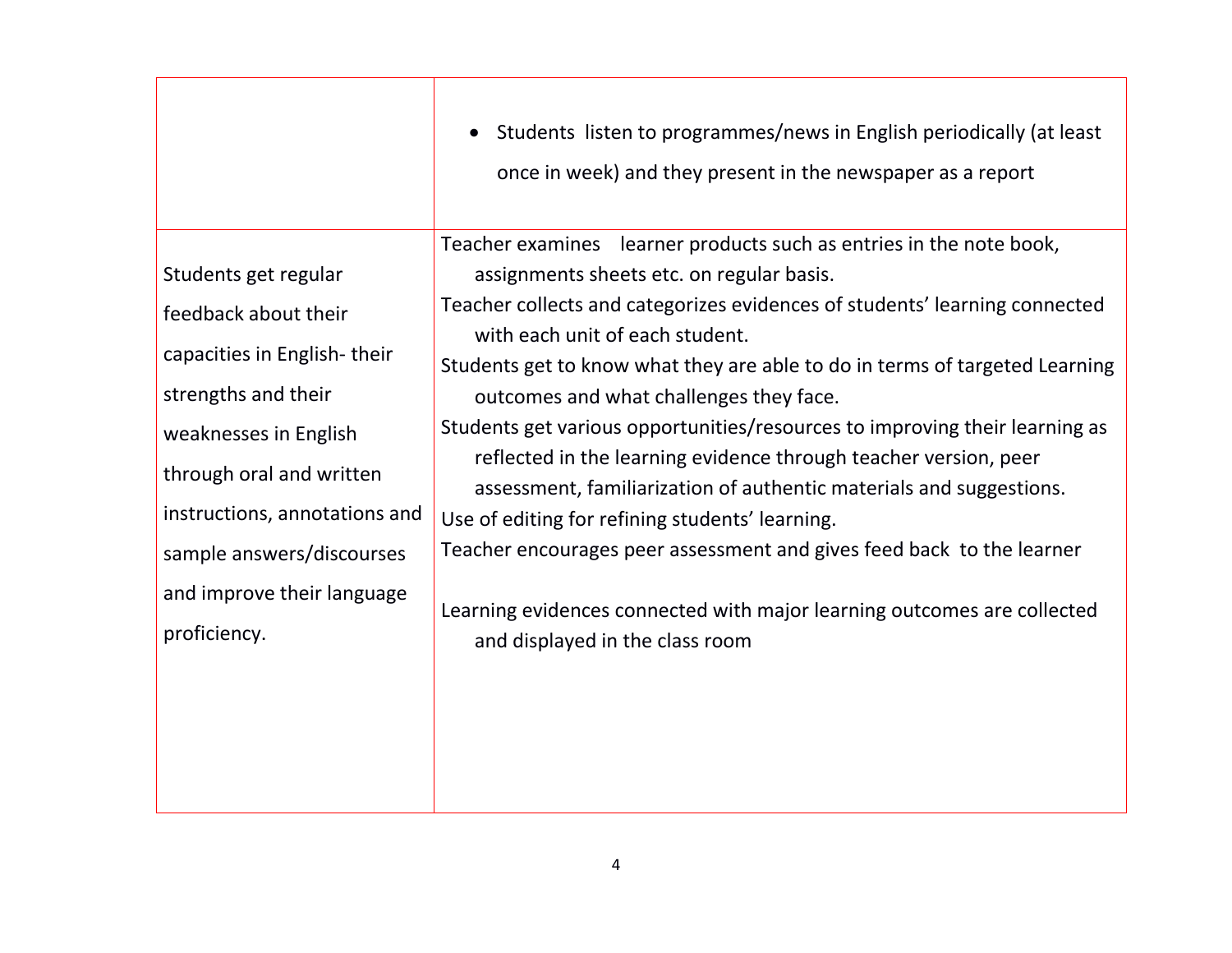$\checkmark$  Reading comprehension (*Decoding the text, giving meaning to the symbol, pictures and letters, Meaning making, Process of getting message of the text Insightful learning and thinking)*

- $\checkmark$  Reading becomes purposeful and students and are able to identify vocabulary items/language features etc.in a given text.
- $\checkmark$  Students understand various layers of comprehension and
- $\checkmark$  To promote purposeful reading, students are moved through various reading strategies like pre reading , while reading and post reading activities.
- $\checkmark$  **Pre reading** actives are meant for setting a context/global understanding about the text

Set a purpose for reading (strategy: entry activity, sensitizing,

appropriate questions etc.)

Preview of the text (What the title picture, captions, heading, other graphics)

Activate background knowledge : (Eliciting related ideas,

contextualizing questions, personal questions )

Prediction : Discuss what might happen , how would end/what might happen next)

Skimming (Process through which getting main ideas and a general over view if the content) :

Global ideas are captured through it.

## **While reading.**

Silent reading for personal comprehension Cross checking – re- reading-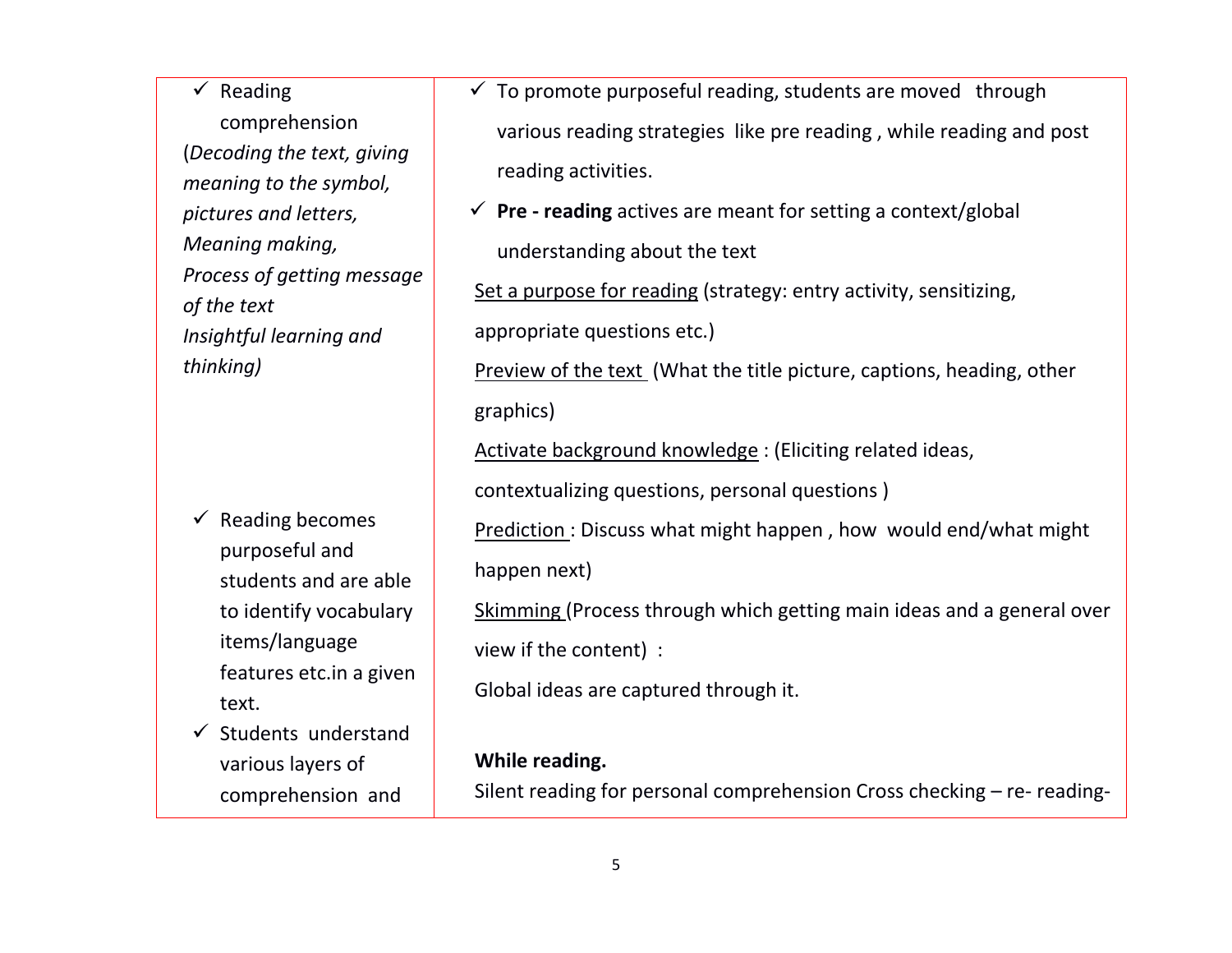| internalize the ideas                                            |                                                                        |  |
|------------------------------------------------------------------|------------------------------------------------------------------------|--|
| Various reading<br>material are developed<br>for class room uses | Scanning (process through which locating specific fact or information) |  |
|                                                                  | for specific answers-                                                  |  |
|                                                                  | Confirm predictions -Relate with personal experiences /ideas           |  |
|                                                                  | Think (explicit and implicit information)                              |  |
|                                                                  | Judge, imagine(analytical questions)                                   |  |
|                                                                  | <b>Post reading</b><br><b>Retell and summarize</b>                     |  |
|                                                                  | Through appropriate inputs students Take down notes, compare and       |  |
|                                                                  | contrast, Recognize cause and effect, draw conclusions form values and |  |
|                                                                  | attitudes, Identify the main idea and supporting details,              |  |
|                                                                  | Students are encouraged do other discourses, library<br>activities,    |  |
|                                                                  | choreography, skit, news shows Readers theatre etc.                    |  |
|                                                                  | Reading between line, beyond lines, and reading with involvement and   |  |
|                                                                  | enjoyment                                                              |  |
|                                                                  | (Teacher poses deeper analytical questions)                            |  |
|                                                                  |                                                                        |  |
|                                                                  | Reading materials are developed by the teacher to promote generic      |  |
|                                                                  | reading.                                                               |  |
|                                                                  | Suitable materials are identified from newspaper/local                 |  |
|                                                                  |                                                                        |  |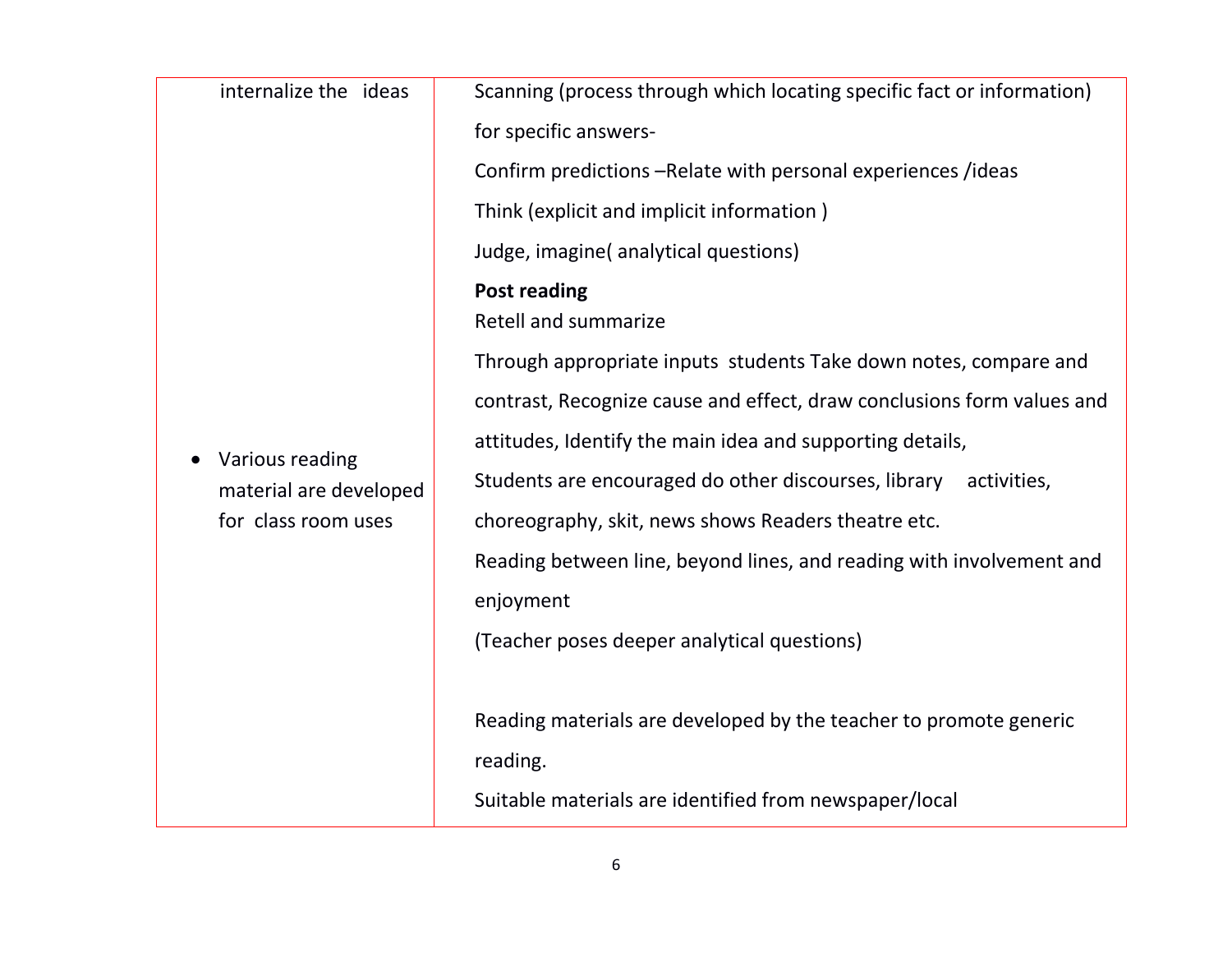|                                                 | events/incidents/stories etc.<br>(simple reading materials suited for their level)<br>Students are encouraged do library activities, choreography, skit etc.<br>on the basis of the reading text. Evidences are to be collected<br>/maintained in their note book.                                                                                                                                                                                                                                                                                                                                                                                                             |  |
|-------------------------------------------------|--------------------------------------------------------------------------------------------------------------------------------------------------------------------------------------------------------------------------------------------------------------------------------------------------------------------------------------------------------------------------------------------------------------------------------------------------------------------------------------------------------------------------------------------------------------------------------------------------------------------------------------------------------------------------------|--|
| Learner produces various<br>written discourses. | General guidelines for developing writing in class room are as follows.<br>$\checkmark$ Generating ideas - brain storming, concept mapping etc.<br>$\checkmark$ Sequencing of ideas, Selecting appropriate discourses, words phrases,<br>language elements<br>$\checkmark$ Drafting – adding more ideas and lines<br>$\checkmark$ Evaluating (self) Rewriting,<br>$\checkmark$ Reviewing -peer assessment-group refining-<br>$\checkmark$ Revisiting and editing-<br>Thematic-syntactic-morphological – aspectual-punctuation<br>$\checkmark$ Redrafting<br>$\checkmark$ Teacher version<br>$\checkmark$ Innovative strategies like news show, readers theatre etc. are widely |  |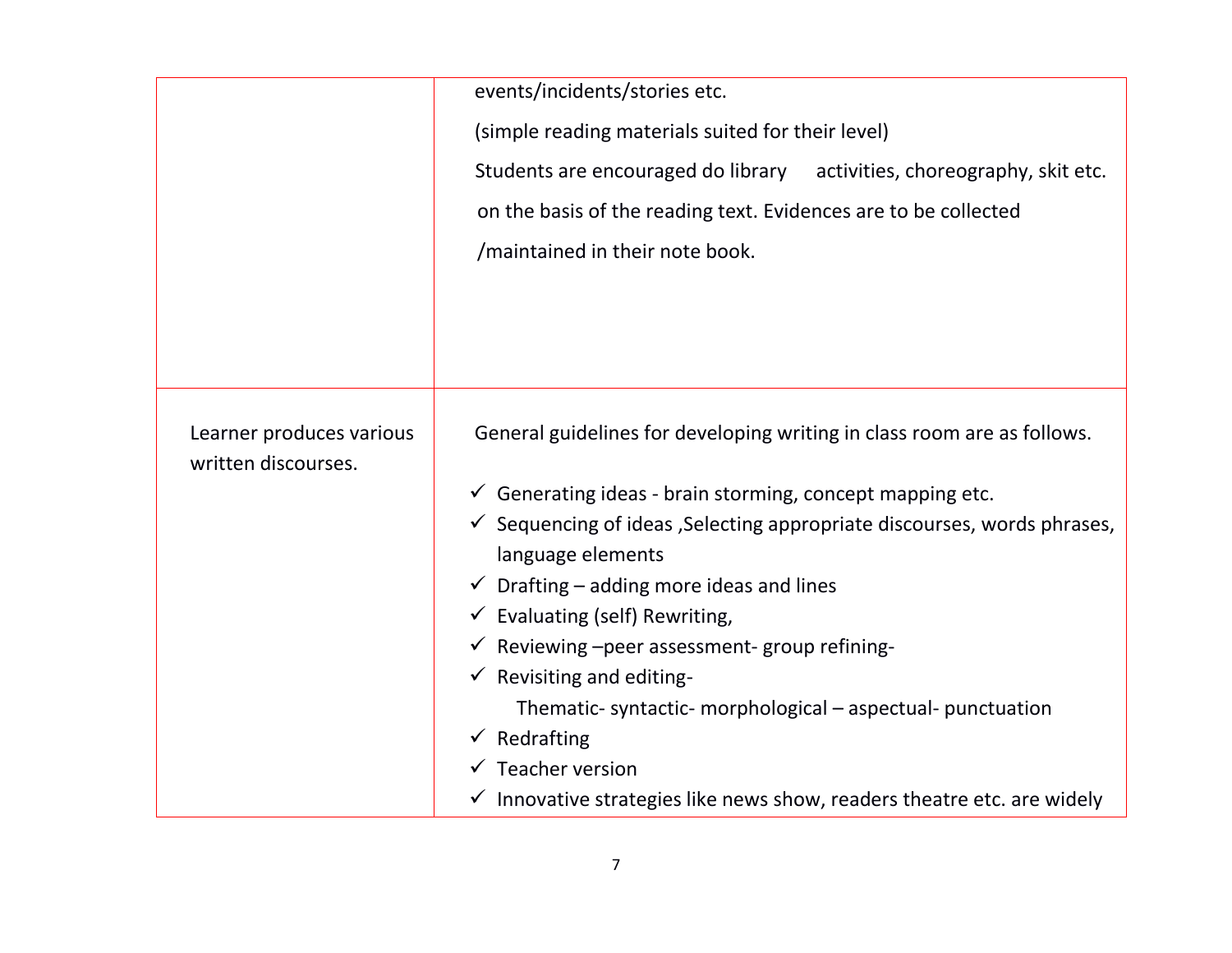|                                                                                                                             | employed to learner support.                                                                                                                                                                                                                                                                                                                                                                                                                                                                                                                                                                                                                                                                                                                                                                                      |
|-----------------------------------------------------------------------------------------------------------------------------|-------------------------------------------------------------------------------------------------------------------------------------------------------------------------------------------------------------------------------------------------------------------------------------------------------------------------------------------------------------------------------------------------------------------------------------------------------------------------------------------------------------------------------------------------------------------------------------------------------------------------------------------------------------------------------------------------------------------------------------------------------------------------------------------------------------------|
|                                                                                                                             |                                                                                                                                                                                                                                                                                                                                                                                                                                                                                                                                                                                                                                                                                                                                                                                                                   |
| Appreciation of poems<br>Guiding them to<br>synchronize<br>/internalize poets<br>thoughts and enjoy the<br>mood of the poem | $\checkmark$ Students read and enjoy poems using phonological features<br>$\checkmark$ They collect details about the author and present in the class<br>$\checkmark$ Students listen to the recitation and practice it<br>$\checkmark$ Understand the central idea<br>$\checkmark$ Students identify various poetic devices with the help of the teacher<br>(alliteration, assonance, rhyming pattern, figures of speech imageries<br>$etc.$ )<br>$\checkmark$ Teacher uses various strategies for introducing the poem<br>$\checkmark$ Entry activity, teacher interaction<br>$\checkmark$ Recitation (optional : using audio or video of the song)/silent<br>reading sharing ideas, contextual guessing, adding lines,<br>$\checkmark$ Asking suitable comprehension questions, appreciation questions<br>etc. |
| Teacher integrates                                                                                                          | $\checkmark$ Adding lines keeping the rhythm, mood and structure grips<br>$\checkmark$ The use of ICT is streamlined to suit the theme of the unit, LOs                                                                                                                                                                                                                                                                                                                                                                                                                                                                                                                                                                                                                                                           |
| various learning                                                                                                            | addressed and to the context.                                                                                                                                                                                                                                                                                                                                                                                                                                                                                                                                                                                                                                                                                                                                                                                     |
| enhancements like<br>videos, cartoons, story                                                                                | $\checkmark$ ICT content / Elements need to be appropriate and authentic.<br>$\checkmark$ Optimum uses of ICT elements are encouraged in the most suitable                                                                                                                                                                                                                                                                                                                                                                                                                                                                                                                                                                                                                                                        |